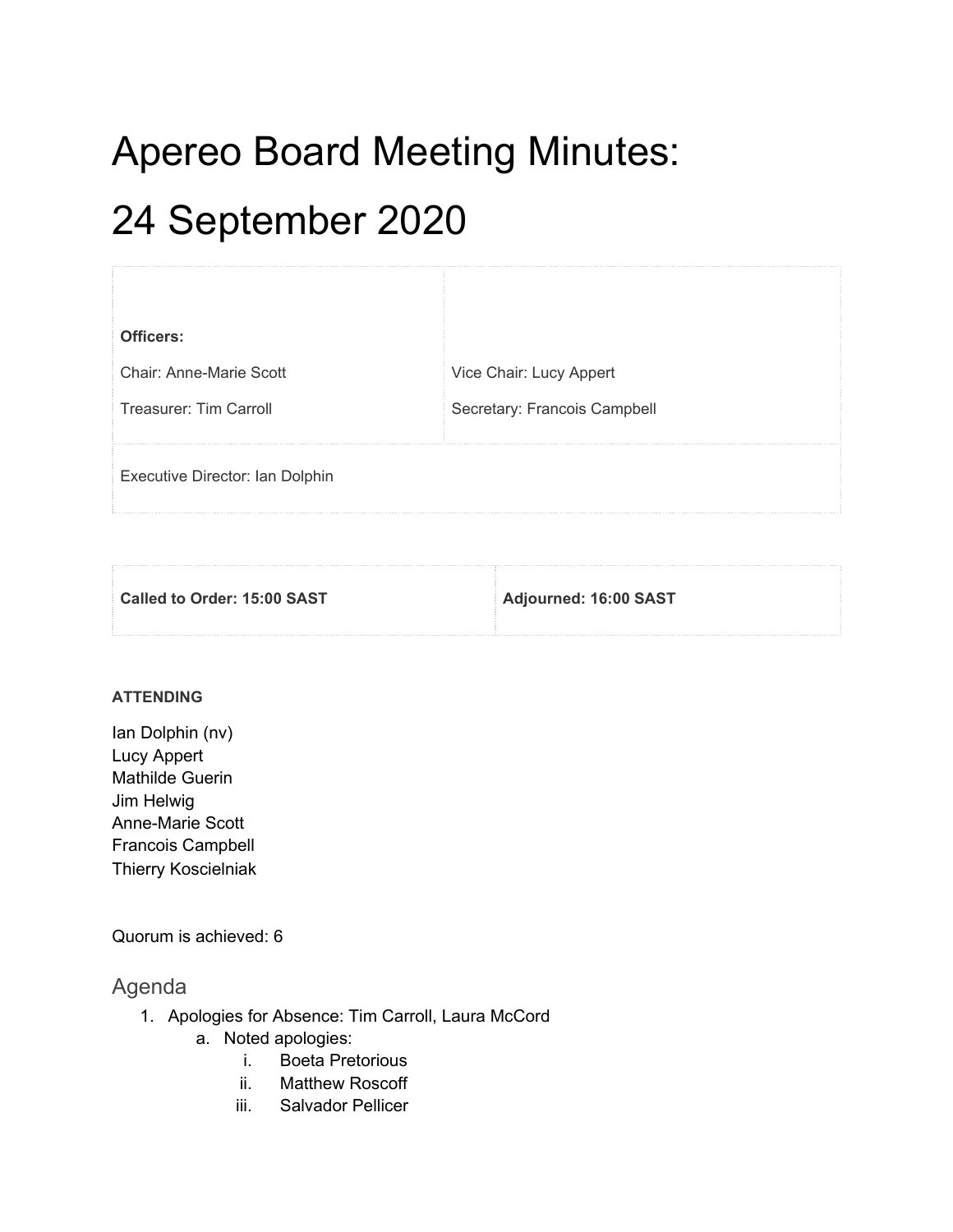- 2. Minutes of the Previous Meeting
	- a. Accuracy
		- i. Moved and approved
	- b. Matters Arising not already on this agenda
		- i.
- 3. Financial Reports
	- a. Board Finance Group & Regular Reports
		- i. Renewals have continued to increase in a stable manner.
		- ii. Relatively positive perspective
		- iii. Chuck Severance donations have made a significant contribution.
	- b. Membership List/Status
		- i. Really good conversations around the membership
	- c. Audit Status
		- i. All documentation and feedback has been submitted, we are now awaiting feedback and next steps from the auditors.
- 4. Board Elections: Status Update
	- a. Open Meeting Timing (12 Oct) Suggest same timing as this call
		- i. No time set for this event, meeting time is being discussed.
		- i. 16:00 UTC set as the provisional time.
		- ii. Discussion about rescheduling the meeting in order to accommodate the Canadian Thanksgiving.
	- b. Board AGM Timing (16 Nov)
		- i. Time of meeting to be discussed
		- ii. 15:00 BST set as the provisional time.
- 5. Value/Values Document refresh. Progress and discussion.
	- a. Review of the document in respect to our context and the market in general
	- b. Work has been done to update and refocus our values.
	- c. Comprehensive statement of values and perspective. Reflection on its success and struggles.
	- d. Inclusion of academia for academia as a few of changes from open to proprietary
	- e. Incubation
	- f. Quick fix solutions versus stable and well planned technology adoption
	- g. Creating a space in social media to sustain the conversation
	- h. Additional suggestions about its format and visual appeal.
	- i. Aiming to release it on the 1st of October 2020
- 6. Membership and Fundraising
	- a. Smaller scale adoption is showing an uptick in interest, not converting into membership at this stage.
	- b. Further discussion to be pushed back to the next meeting.
- 7. Executive Director Contract
	- a. Motion: Retain Ian for a further 6 months on the current role and description
		- i. Moved and passed.